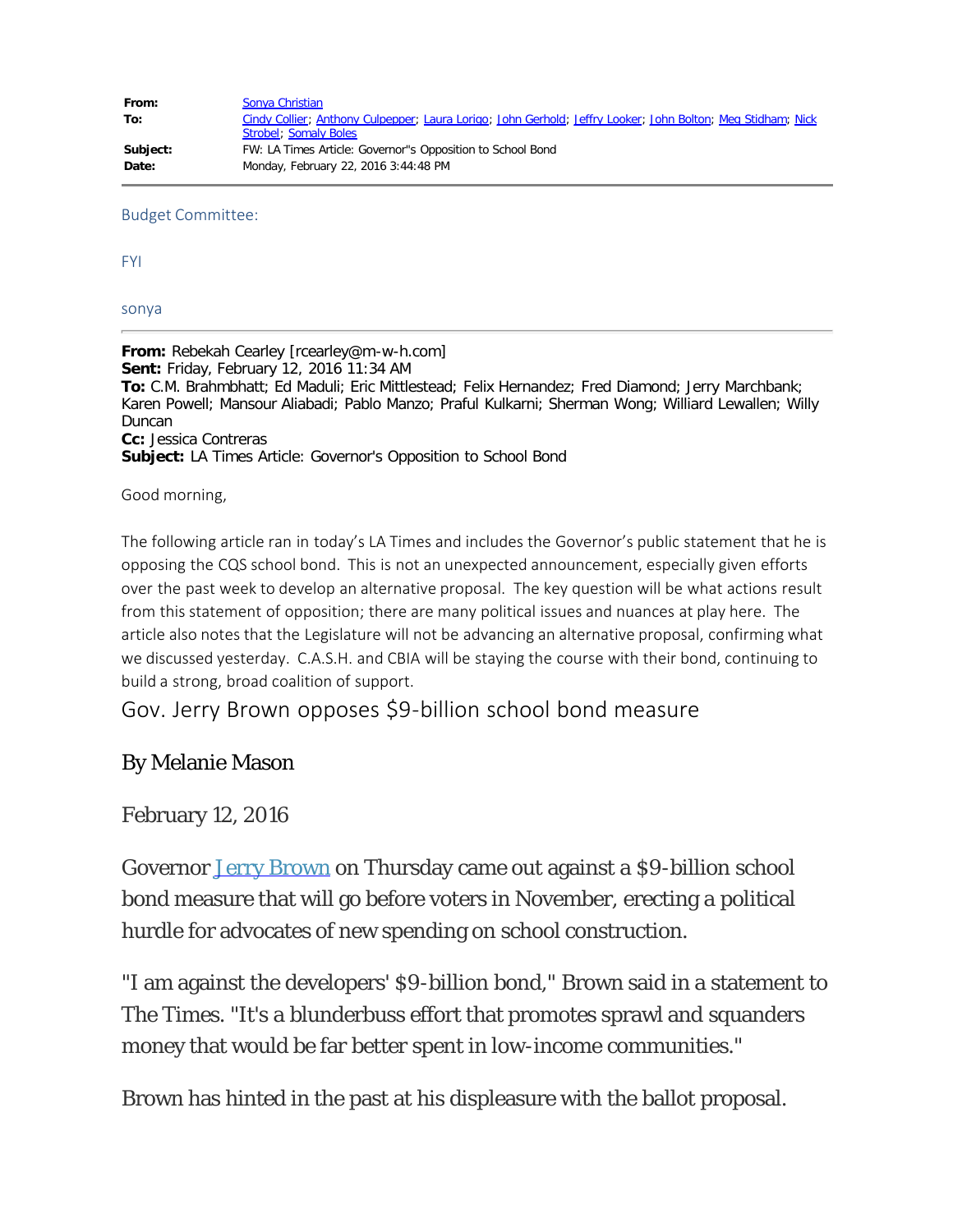When he unveiled his budget plan last month, the governor said the bond measure would not change the state program that determines how school facilities are built and maintained. That process prioritizes districts that submit early applications for projects — which Brown said favors affluent districts over cash-strapped ones.

"The Legislature could do a better job than the developers who put that one together," Brown said at the time.

But lawmakers' efforts to craft a smaller bond have stagnated.

Representatives for Senate leader Kevin de León (D-Los Angeles) and Assembly Speaker [Toni Atkins](http://www.latimes.com/topic/politics-government/government/toni-atkins-PEPLT00008555-topic.html) (D-San Diego) confirmed that legislators will not be voting on an alternative measure in time to meet state election deadlines for the June primary ballot.

Outright opposition from Brown could prove politically damaging for the larger proposal. The governor notches high marks from Californians: 60% of registered voters approve of his job performance, according to a January poll by the Public Policy Institute of California.

But the \$9-billion bond has racked up its own cadre of influential supporters, including the California Chamber of Commerce, the State Building and Construction Trades Council of California and [Tom Torlakson,](http://www.latimes.com/topic/politics-government/tom-torlakson-PEPLT006650-topic.html) the superintendent of public instruction. Nearly a dozen legislators also have endorsed the measure.

Under the proposal sponsored by the Coalition for Adequate School Housing, a group promoting new construction, and the California Building Industry Assn., most of the money would go toward building and upgrading K-12 facilities.

The proposal includes \$2 billion for community college projects.

"California is facing at least \$20 billion in projected school facilities needs over the next decade, and we have sponsored this bond to make sure school